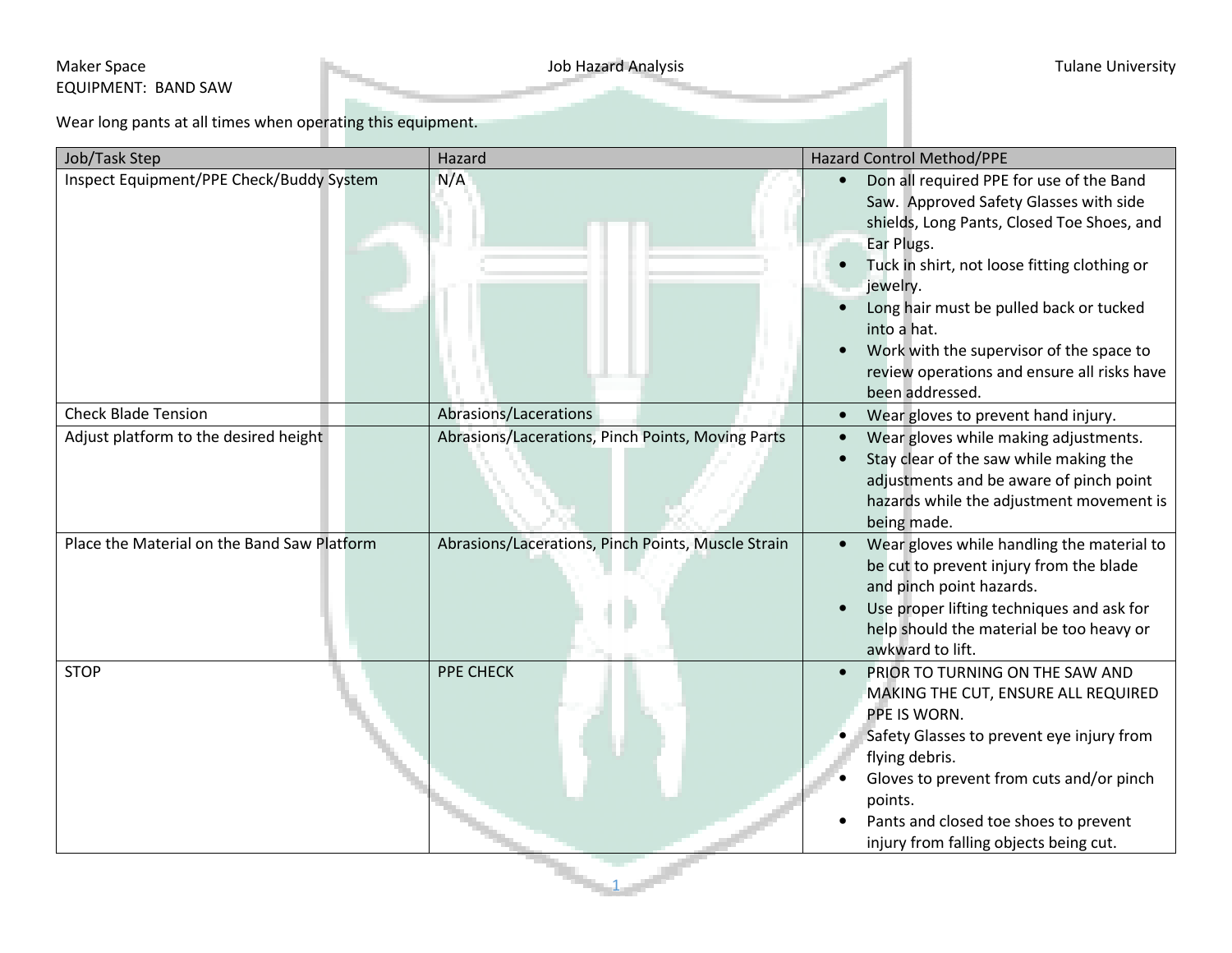| <b>Maker Space</b>                           | <b>Job Hazard Analysis</b>                                                            | <b>Tulane University</b>                                                                                                                                                                                                                                                                                                                                                                       |
|----------------------------------------------|---------------------------------------------------------------------------------------|------------------------------------------------------------------------------------------------------------------------------------------------------------------------------------------------------------------------------------------------------------------------------------------------------------------------------------------------------------------------------------------------|
|                                              |                                                                                       | Eye plugs due to high noise hazards.<br>$\bullet$                                                                                                                                                                                                                                                                                                                                              |
| Turn the Saw on/Make the Cut                 | Flying Objects, Abrasion/Laceration, High Noise,<br>Falling Objects, Slipping Hazards | Wear Safety glasses to prevent from flying<br>debris.<br>Wear gloves and long pants to prevent<br>from hand injury.<br>Wear earplugs due to high noise from the<br>saw.<br>Wear long pants and close toe shoes to<br>prevent injury from falling objects.<br>Be aware of saw dust and other debris that<br>is falling on the ground. Be mindful of the<br>potential of slip/trip/fall hazards. |
| Turn off the Saw                             | <b>Moving Parts</b>                                                                   | Do not attempt to touch the blade of the<br>saw or remove your cut material until the<br>blade has stopped moving completely.<br>Continue to wear all required PPE; Safety<br>Glasses, Ear Plugs, Closed Toe Shoes, Long<br>Pants.                                                                                                                                                             |
| Removed Cut Material from the Saw's Platform | Abrasions/Lacerations, Pinch Points, Muscle Strain                                    | Wear gloves while handling the material to<br>be cut to prevent injury from the blade<br>and pinch point hazards.<br>Use proper lifting techniques and ask for<br>help should the material be too heavy or<br>awkward to lift.                                                                                                                                                                 |
| Clean Work Area                              | Abrasions/Lacerations, Flying Debris                                                  | Wear gloves while picking up larger pieces<br>of cut material for disposal.<br>Wear Safety Glasses to prevent eye injury<br>while sweeping the area on and under the<br>saw.                                                                                                                                                                                                                   |
| Adjust Saw to Conceal the Blade              | <b>Moving Parts</b>                                                                   | Be aware of hand and body placement.<br>Wear gloves during this process                                                                                                                                                                                                                                                                                                                        |

# Lockout/Tag out information

Only Authorized Individuals who completed the appropriate Lockout/tag out training may complete lockout/tag out.

Individuals must review the MakerSpace Lockout/Tag out Procedure prior to applying locks and tags.